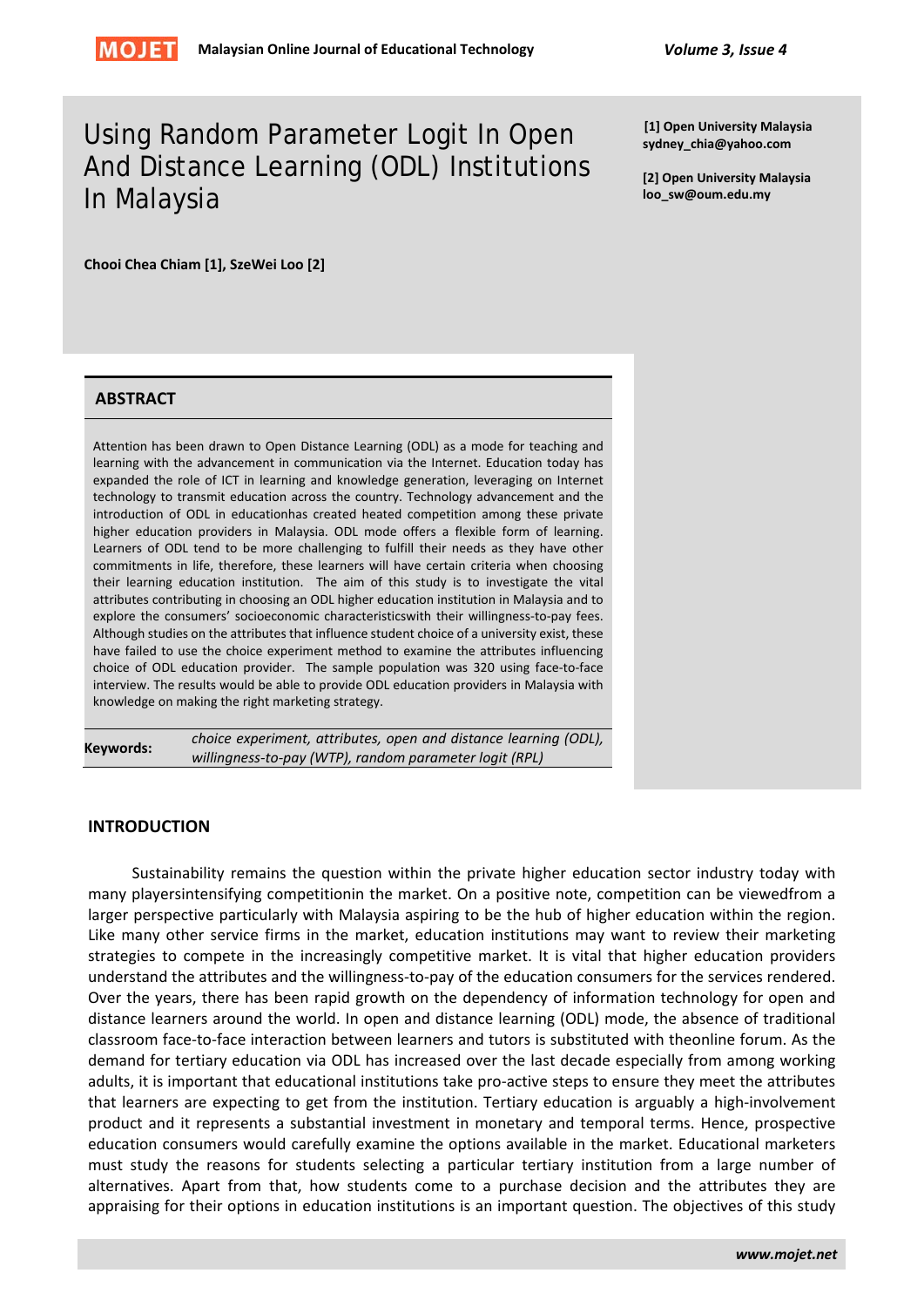

are (a) to determine the attributes that prospective students are willing to pay in selecting the education provider; and (b) to evaluate theinfluence of prospective students' socio-economic characteristics and attitudes on their choice of education provider in Malaysia.

## **Past Literature**

According to Brown (1991), education consumers are to select those education institutions that match their selection attributes academically, socially and financially. Plank and Chiagouris (1998) reported that five attributes play a role in education provider decision making, namely (a) academic programs offered (bi) academic programs available (c) perceived good job after graduation (d) financial aid and (e) value for money. Meanwhile according to Webb et al (1998), there are 10 suggested criteria. They are (a) academic programs available (b) academic reputation of the institution (c) the marketability of the degree conferred (d) faculty contact time (e) accreditation (f) campus employment (g) financial aid (h) placement reputation (i) completion time and (j) library size. According to Joseph et al. (2005), 6 criteria have beenidentified inassessing service quality in higher education. These are (a) program issues (b) academic reputation (c) physical aspects (d) career opportunities (e) geographical location of the institution and (f) duration of studies.

Choice Experiment (CE) is used to evaluate non-market goods (Hanley and Barbier, 2009). CE involves designing different options with different levels of attributes and characteristics. The respondents were then asked to choose their preferred options based on the given options in the surveys. A "status quo" term is always used as a baseline in the questionnaire in order to achieve welfare measure that is consistent with the economic theory (Adamowicz et al. 1998; Layton and Brown, 1998).

## **METHODOLOGY**

A total sample of 320 was collected in year 2014 from several ODL higher education institutions in Malaysia. The attributes and its levels are needed to be defined carefully and as precisely as possible. Therefore, the attributes are chosen based on previous studies on the industry in the market today. Besides that, the level for each attributes is determined by interviewing several experts in the ODL institution

CE estimates the Willingness-To-Pay (WTP) value based on the estimated  $\beta_i$  values from equation  $V_{ij} = \beta_1 X_{1j} + \beta_2 X_{2j} + ... + \beta_i X_{ij}$ . The estimates  $\beta_i$  value, which implies the effect on the utility of a change in each attribute level. For example,  $\beta_1$  shows the effect on utility of a change in attribute  $^{X_1}$  (Hanley and Barbier, 2009). WTP is the price or cost attribute and the marginal change in an attribute is typically derived by dividing the  $\beta_a$  (value of each non-monetary attribute) by  $\beta_c$  (value of the price attribute). The

$$
MWTP = \frac{\beta_a}{\rho}
$$

Marginal WTP or *<sup>c</sup>*  $\beta_c\,$  , this value for any attributes, other than the price is called the implicit price or marginal rate of substitution (MRS) (Hanley and Barbier, 2009).

The estimation of the consumers' decision by maximum likelihood using the random parameters logit model (RPL); also known as the mixed logit model was outlined by Train (2003). The RPL model is able to capture unobserved individual effects when estimating our parameters as it separates the parameter into a fixed and random element.

 $\beta_i = \beta + \mu_i$  with the RPL model when choosing across m alternatives the probability that individual i

$$
\int \frac{\exp(\beta_i \, Z_{ij})}{\sum_{i}^m \exp(\beta_i \, Z_{ij})} f(\beta_i) d\beta_i
$$

chooses schooling choice j is: Pr(i chooses j)=  $\sum_{1=1}^{\infty}$ 

, where Zij is a vector of attributes

that vary across alternatives available and the probability is a weighted average of the logit formula evaluated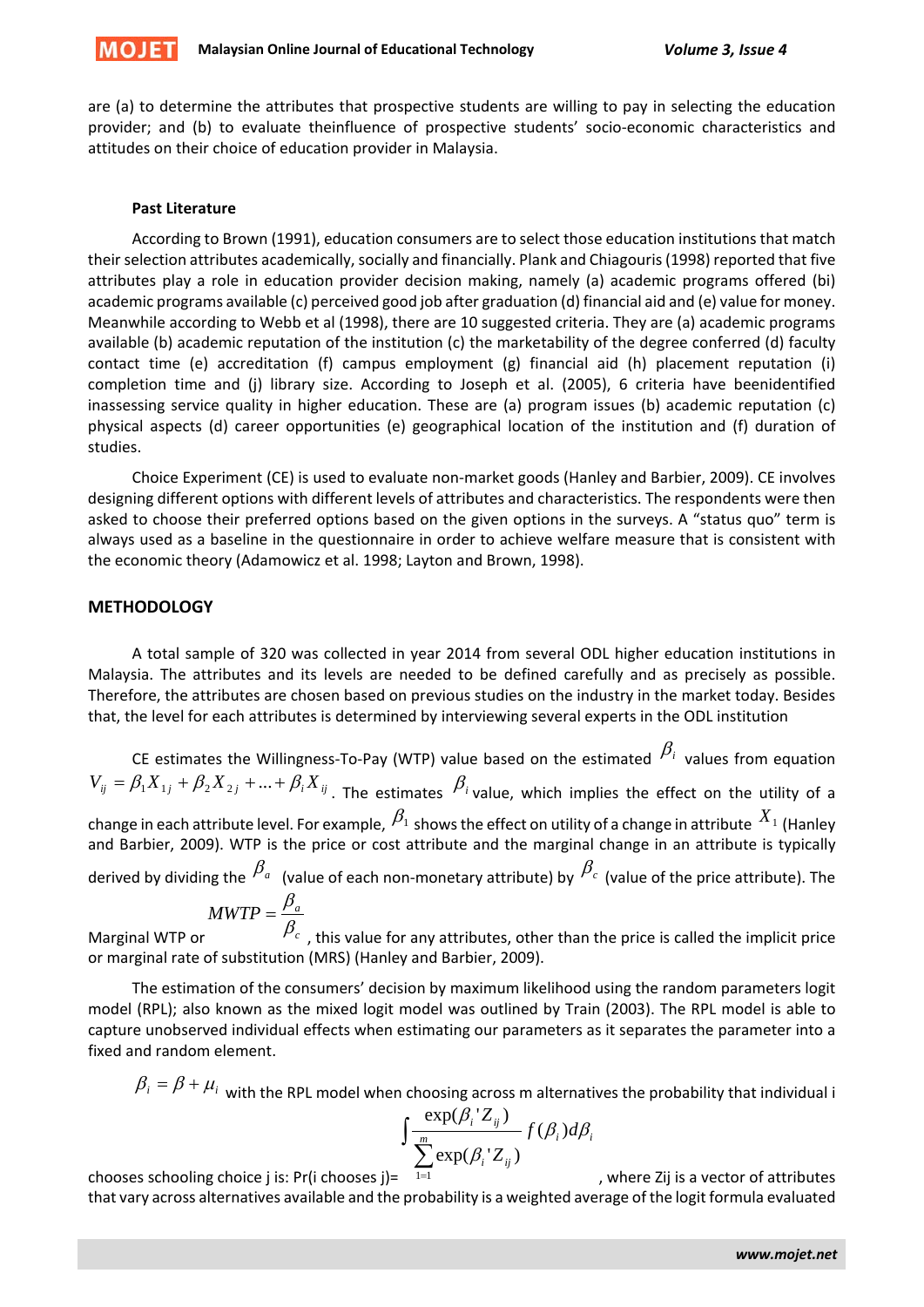

at different values of  $\beta_i$ , with weights given by the density f( $\beta_i$ ).

# **The research objectives**

The specific objective of this study is to evaluate the influence of respondents' socio-economic and attitudes variables on the willingness-to-pay for ODL education attributes in Malaysia.

# **Definition of attributes' levels**

The identification of attributes and the levels was obtained from past studies and several officials from various education institutions and the "status quo" term should be included as well. The selected attributes and levels are shown in the following Table 1.

## **Table 1Selected Attributes and TheirLevels**

| <b>Attribute</b>                                                 | <b>Attribute Levels</b>                                 |
|------------------------------------------------------------------|---------------------------------------------------------|
| Programs offered                                                 | Less satisfactory*<br>Satisfactory<br>Very satisfactory |
| Facilities offered (hostel, internet, library,<br>laundries etc) | Not satisfactory*<br>Less satisfactory<br>Satisfactory  |
| Reputation of the institution                                    | Less satisfactory*<br>Satisfactory<br>Very satisfactory |
| Total amount paid per semester (without<br>accommodation)        | RM1850*<br>RM2050<br>RM2250<br>RM2450                   |

\* Status quo or current situation of the ODL education provider institutions in Malaysia.

## **Program offered**

The number of demanded and reputable programs offered. The options of programs offered:

Less satisfactory: Did not meet the programs and syllabus needed and asked by the prospective students

Satisfactory: Fairly meet the programs and syllabus needed and asked by the prospective students.

Very satisfactory: Able to meet the programs and syllabus needed precisely by the prospective students.

## **Facilities offered**

Facilities offered refer to the various facilities offered by the institution to its students for example, internet coverage, library, the security of hostel and laundries: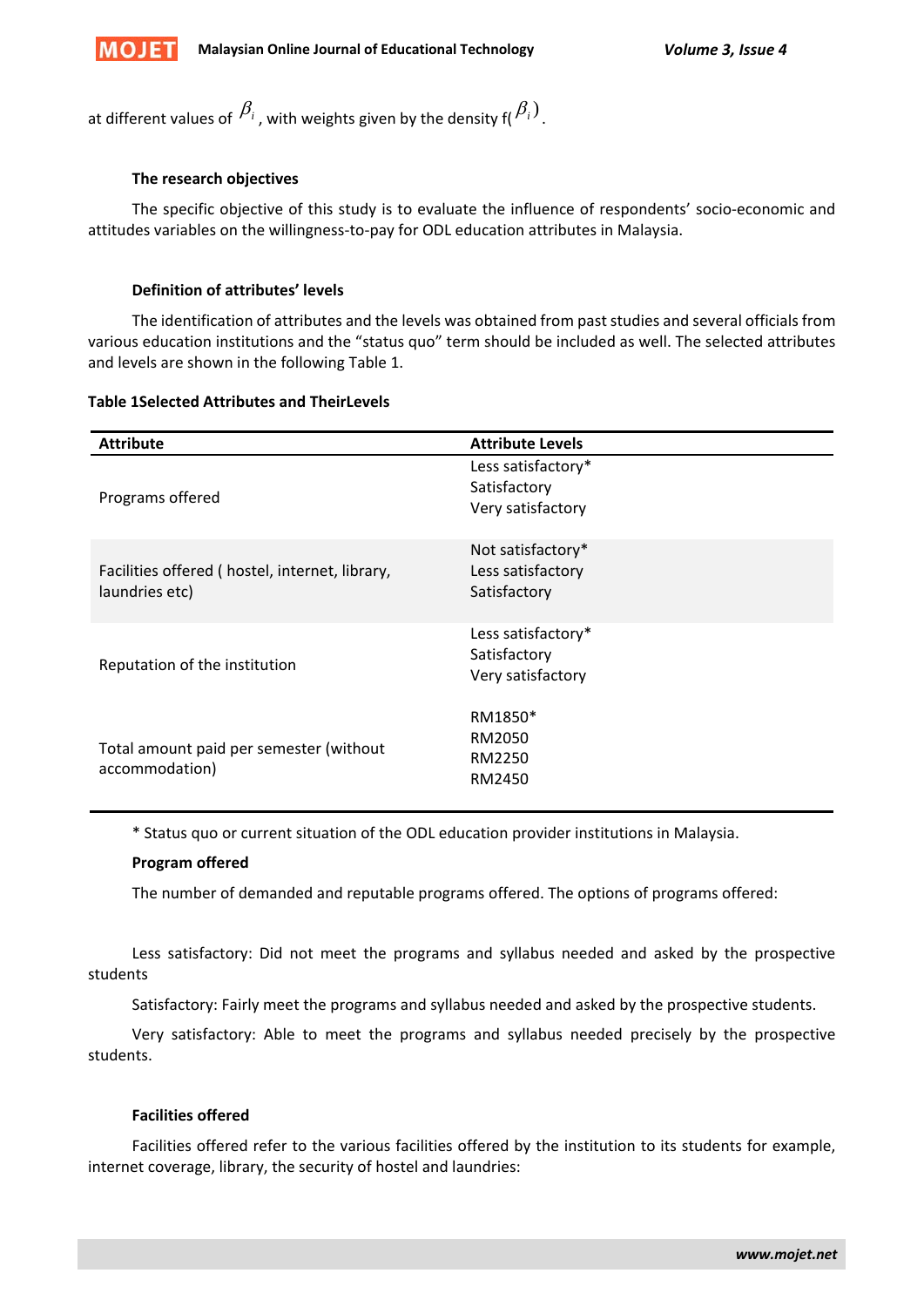

Not satisfactory: Fail to meet all the needed services by the prospective students for example, weak internet connection, small library, dirty and no security for the hostel and no laundry service.

Less satisfactory: Certain facilities fail to meet the expectations of prospective students.

Satisfactory: Able to meet all the needed services by the prospective students.

## **Reputation of the institution**

Reputation and image of the institution refers to establishment and image of the institution over the years of quality service rendered.

Less satisfactory: Unable to project reputable and established institution over the years in the education industry.

Satisfactory: Fairly able to project reputable and established institution over the years in the education industry.

Very satisfactory: Able to project very reputable and established institution over the years in the education industry.

# **Results and Discussions**

A summary of the socio-economic profile of respondents is presented in Table 2. The total number of respondents is 320. The respondents' age is between 28 years old to 72 years old, with mean 35 years of age.

#### **Table 2 Socio-economic Profile of Respondents**

| <b>Variable</b>       | <b>Frequency</b> | Percentage (%) | <b>Mean</b> |
|-----------------------|------------------|----------------|-------------|
| Age (year)            |                  |                | 34.705      |
| Income per annum      |                  |                | 38863.55    |
| Gender                |                  |                |             |
| Male                  | 118              | 36.9           |             |
| Female                | 202              | 63.1           |             |
| Race                  |                  |                |             |
| Malay                 | 212              | 66.3           |             |
| Chinese               | 61               | 19.0           |             |
| Indian                | 36               | 11.3           |             |
| Others                | 11               | 3.4            |             |
| <b>Marital Status</b> |                  |                |             |
| Single                | 136              | 42.5           |             |
| Married               | 163              | 50.9           |             |
| Others                | 21               | 6.6            |             |

The respondents' gender distribution was: 36.9% and 63.1% male and female respectively.By ethnic distribution, the respondents were 66.3% Malay, 19% Chinese, 11.3% Indian and only3.4% are from other ethnicity. As for the marital status, 42.54% of them are currently single, 50.9% of them are married and 6.6% of them are others, such as widowed or divorced.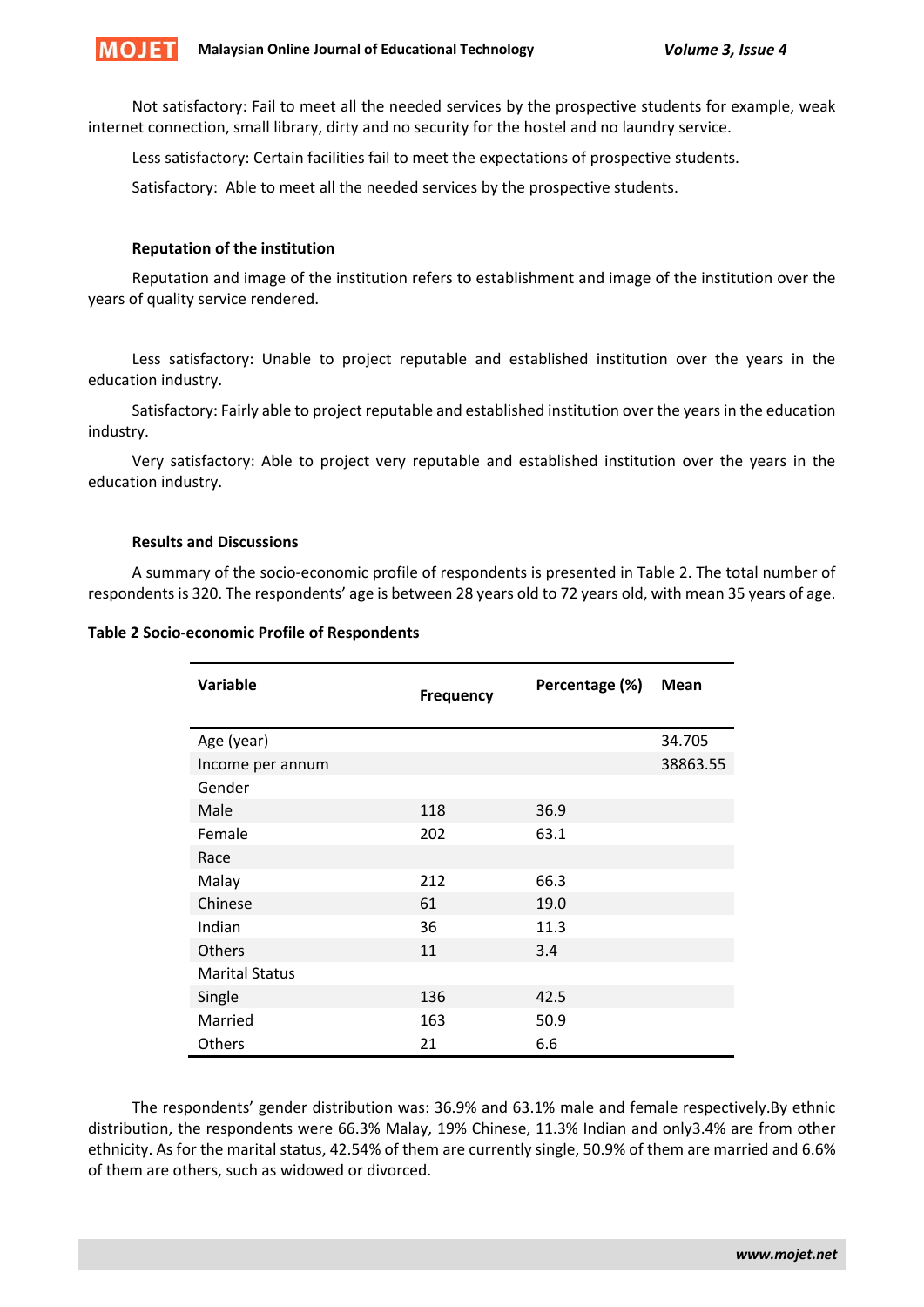

#### **Respondents' perception on ODL education**

Respondents were asked about their perception on ODL education as well. There were seven questions related to this aspect from Q15 to Q21. Refer to Table 3 for the results:

#### **Questions regarding respondents' perception on ODL education**

- Q15. I am glad ODL education choice is available to me
- Q16. The present ODL education attributes should be available for my grandchildren
- Q17. ODL education is the future of learning

Q18. If things continue on their present course, we will soon experience a major touch in education

Q19. I do not need to care about education attributes

| Question | <b>Strongly</b> | <b>Disagree</b> | <b>Neutral</b> | Agree | <b>Strongly</b> | <b>Mean</b> |
|----------|-----------------|-----------------|----------------|-------|-----------------|-------------|
|          | disagree        |                 |                |       | agree           |             |
|          | %               | %               | %              | %     | %               |             |
| Q15      | 0.2             | 4               | 30             | 42.4  | 23.4            | 3.85        |
| Q16      | 1.8             | 6.8             | 25             | 42.2  | 24.2            | 3.81        |
| Q17      | 1.2             | 5.6             | 27.8           | 39.4  | 26              | 3.84        |
| Q18      | 4.4             | 5.2             | 23             | 43    | 24.4            | 3.78        |
| Q19      | 0.2             | 4               | 28             | 45.4  | 22.4            | 3.79        |

### **Table 3 Respondents' Perception Toward ODL Education**

Table 3 shows most of the respondents do feel that ODL education is important and is the future of education and they are glad that ODL education is available for them with mean value of 3.85, 3.81 and 3.84 respectively. Most of the respondents are concerned about ODL education attributes.

The analysis will start with basic model followed by basic WTP for the ODL attributes identified by the respondents. Table 4 shows a brief descriptive analysis of the main attributes in the choice experiment.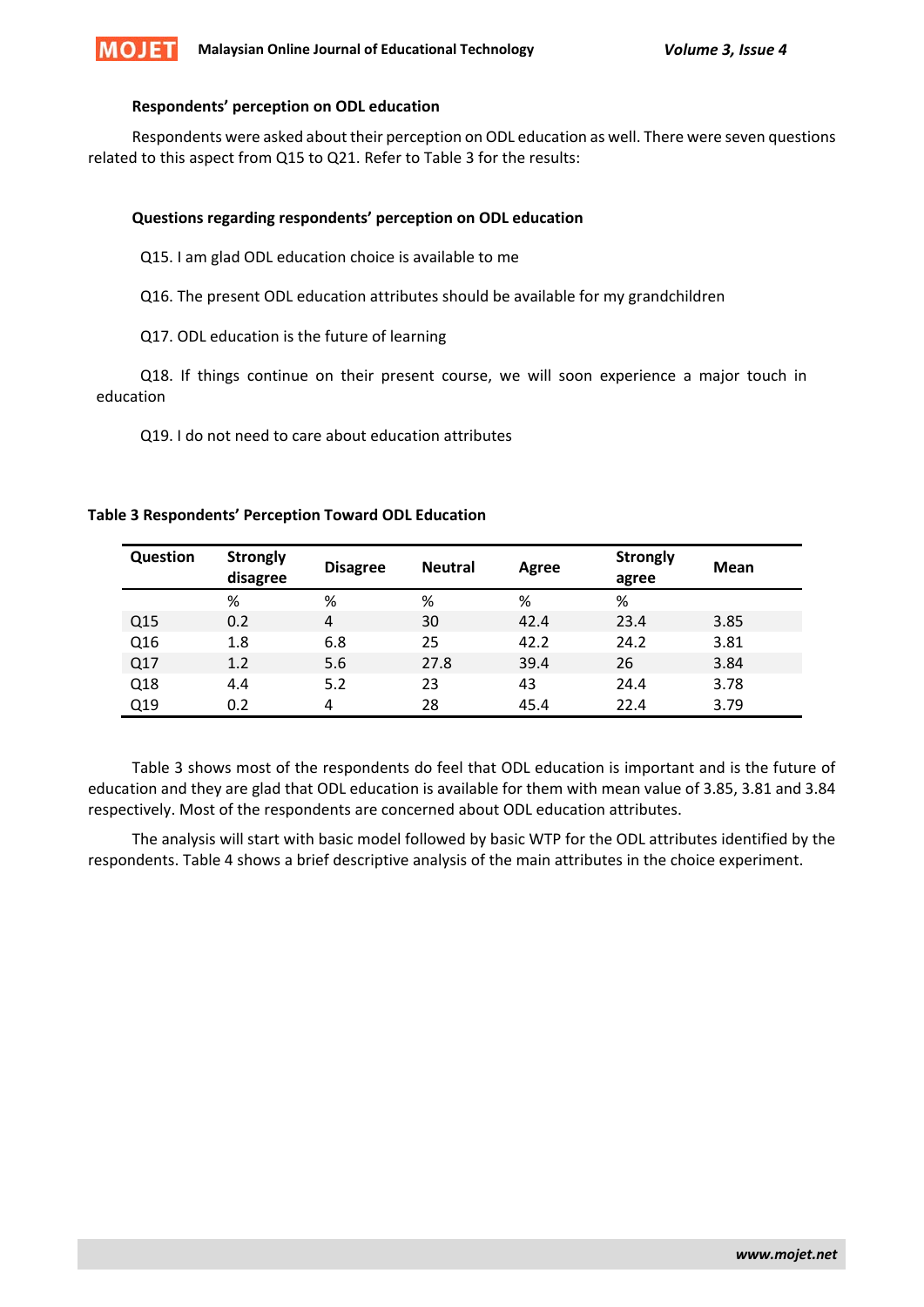

| <b>Table 4 Descriptive Analysis of Main Attributes</b> |  |
|--------------------------------------------------------|--|
|                                                        |  |

| Variable                           | Frequency (%) | <b>Expected Sign</b> |
|------------------------------------|---------------|----------------------|
| <b>PROG (Programme Offered)</b>    |               |                      |
| Less Satisfactory                  | 28.05         | $\ddot{}$            |
| Satisfactory                       | 28.52         |                      |
| Very Satisfactory                  | 43.43         |                      |
| <b>FAC(Facilities Offered)</b>     |               |                      |
| Not Satisfactory                   | 24.86         |                      |
| Less Satisfactory                  | 25.66         | $\ddot{}$            |
| Satisfactory                       | 49.48         |                      |
| <b>REP(Institution Reputation)</b> |               |                      |
| Less satisfactory                  | 38.2          |                      |
| Satisfactory                       | 24.19         | $\ddot{}$            |
| Very Satisfactory                  | 37.61         |                      |
| <b>FEES(Fees per semester)</b>     |               |                      |
| RM1850                             | 10.64         |                      |
| RM2050                             | 45.26         |                      |
| RM2250                             | 23.94         |                      |
| RM2450                             | 20.16         |                      |

Different options were presented to respondents, distinguished by their attributes and associated cost. Option A and Option B entailed various combinations of better ODL education attributes with higher fees per semester, while Option C is always weak ODL education attributes (current situation) and therefore with the minimum fees of RM1850 per semester. The general econometric model was derived as in the following:

$$
U = \beta_1 X_1 + \beta_2 X_2 + \dots + \beta_k X_k + \varepsilon_0
$$

where  $\beta_1, \beta_2, ..., \beta_k$  are related coefficients on the main attributes  $X_1, X_2, ..., X_k$ .

# **Basic Multinomial Model**

For thebasic multinomial model, the respondents were expected to value those levels of program offered, facilities offered and institution reputation that resulted in higher quality and bring higher utility. Table 5 shows the basic multinomial model with signs of all the attributes.

| <b>Variables</b> | Coefficients ( $P$ ) | <b>Standard Error</b> |
|------------------|----------------------|-----------------------|
| <b>PRO</b>       | 0.63028678           | $0.04264956***$       |
| <b>FAC</b>       | 0.53478455           | $0.03948460***$       |
| <b>REP</b>       | 0.67477164           | $0.03140176***$       |
| <b>FEES</b>      | -0.09854782          | $0.01256524***$       |

## **Table 5 Basic Multinomial Model**

\*\*\*Significant at 1%

Table 5 shows that all the attributes sign are in agreement with the theories. Program offered (PRO), Facilities Offered (FAC) and Institution Reputation (REP) are positive in sign. This means the higher the quality of these attributes the higher the willingness to pay. Meanwhile, negative sign for FEES shows that the higher the fees per semester, the lower the willingness to pay. Each attribute, except fees in term of monetary value (FEES) is divided into three levels and recoded as dummy variables (0, 1). Status quo or level one as base line and level two and three implied medium and high level of each attribute. Attribute levels are dummy coded which means that they are set to 1 if the corresponding level is present, and equal to 0 otherwise (Table 6). In all models, base level is the first level of each attribute.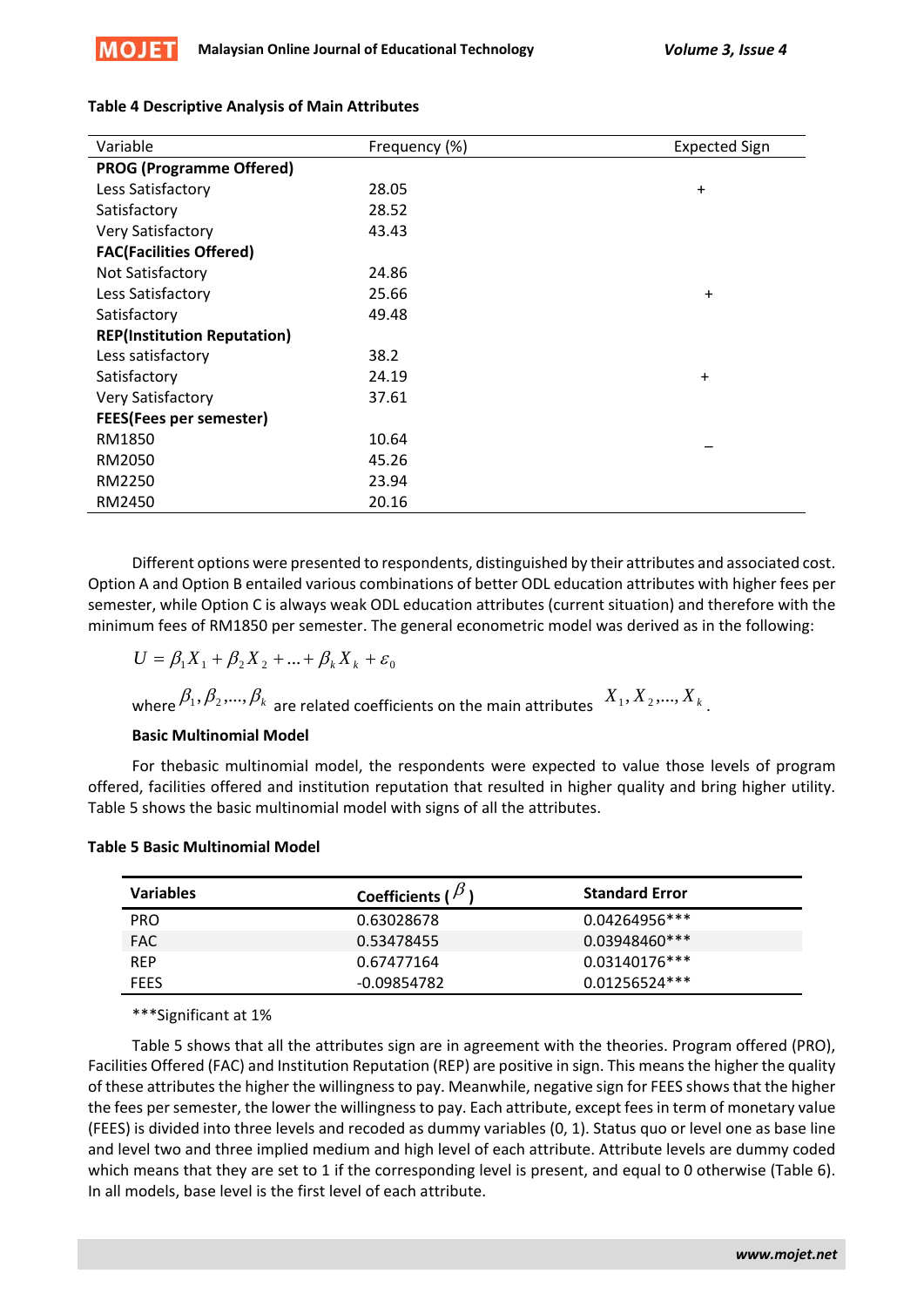

## **Table 6 Attributes and Attribute Levels**

| <b>Attribute</b>                       | <b>Attribute</b><br>Level | <b>Description</b>                                            |
|----------------------------------------|---------------------------|---------------------------------------------------------------|
| <b>PROG</b><br>(Programme Offered)     | PRO1                      | 1= Programme offered is less satisfactory<br>0=otherwise      |
|                                        | PRO <sub>2</sub>          | 1= Programme offered is satisfactory<br>0=otherwise           |
|                                        | PRO3                      | 1= Programme offered is very satisfactory<br>$0 =$ otherwise  |
| <b>FAC (Facilities Offered)</b>        | FAC <sub>1</sub>          | 1= Facilities offered is not satisfactory<br>0=otherwise      |
|                                        | FAC <sub>2</sub>          | 1= Facilities offered is less satisfactory<br>0=otherwise     |
|                                        | FAC <sub>3</sub>          | 1= Facilities offered is satisfactory<br>0=otherwise          |
| <b>REP</b> (Institution<br>Reputation) | REP1                      | 1= Institution reputation is less satisfactory<br>0=otherwise |
|                                        | REP <sub>2</sub>          | 1= Institution reputation is satisfactory<br>0=otherwise      |
|                                        | REP3                      | 1= Institution reputation is very satisfactory<br>0=otherwise |
|                                        |                           |                                                               |

## **Marginal willingness-to-pay**

The MWTP is calculated by computing the marginal rate of substitution between the attribute of interest and the cost factor. According to Hanley andBarbier (2009), this value ratio can also be identified between non-monetary elements of utility (attribute tradeoffs) is known as implicit price (IP). As an example, one of the attribute is program offered dividing the value of this attribute by value of price, will show the average willingness-to-pay of respondents to increase the quality of programme offered from the current level. The marginal value of the conservation attributes is estimated using the following formula:

$$
-\frac{\beta_{\text{attribute}}}{\beta_{\text{monetary variable}}}
$$
 Marginal value =

## **Table 7 Marginal Value for Different Attribute Levels**

| <b>Variables</b> | <b>Marginal Value</b> | <b>Standard Error</b> |
|------------------|-----------------------|-----------------------|
| PRO <sub>2</sub> | 1960.50646420         | 1.63505617***         |
| PRO3             | 1960.76151350         | 1.50245622***         |
| FAC <sub>2</sub> | 1920.11114643         | 1.22343202***         |
| FAC3             | 1896.66538605         | 0.81297655***         |
| REP <sub>2</sub> | 1907.75237945         | 0.74814242***         |
| REP3             | 1980.20074490         | 2.07267003***         |

#### \*\*\*Significant at 1%

Wald procedure in LIMDEP, NLogit 4.0, was employed to estimate the WTP value of the attributes. Referring to Table 7, the Marginal Rate of Substitution (MRS) between less satisfactory and satisfactory for program offered in the logit model is RM1960.50 while an improvement for program offered to very satisfactory level is RM1960.80 per semester, indicating respondents in this study do prefer the best condition (very satisfactory level) of program offered. Meanwhile, there is a lower need for better quality in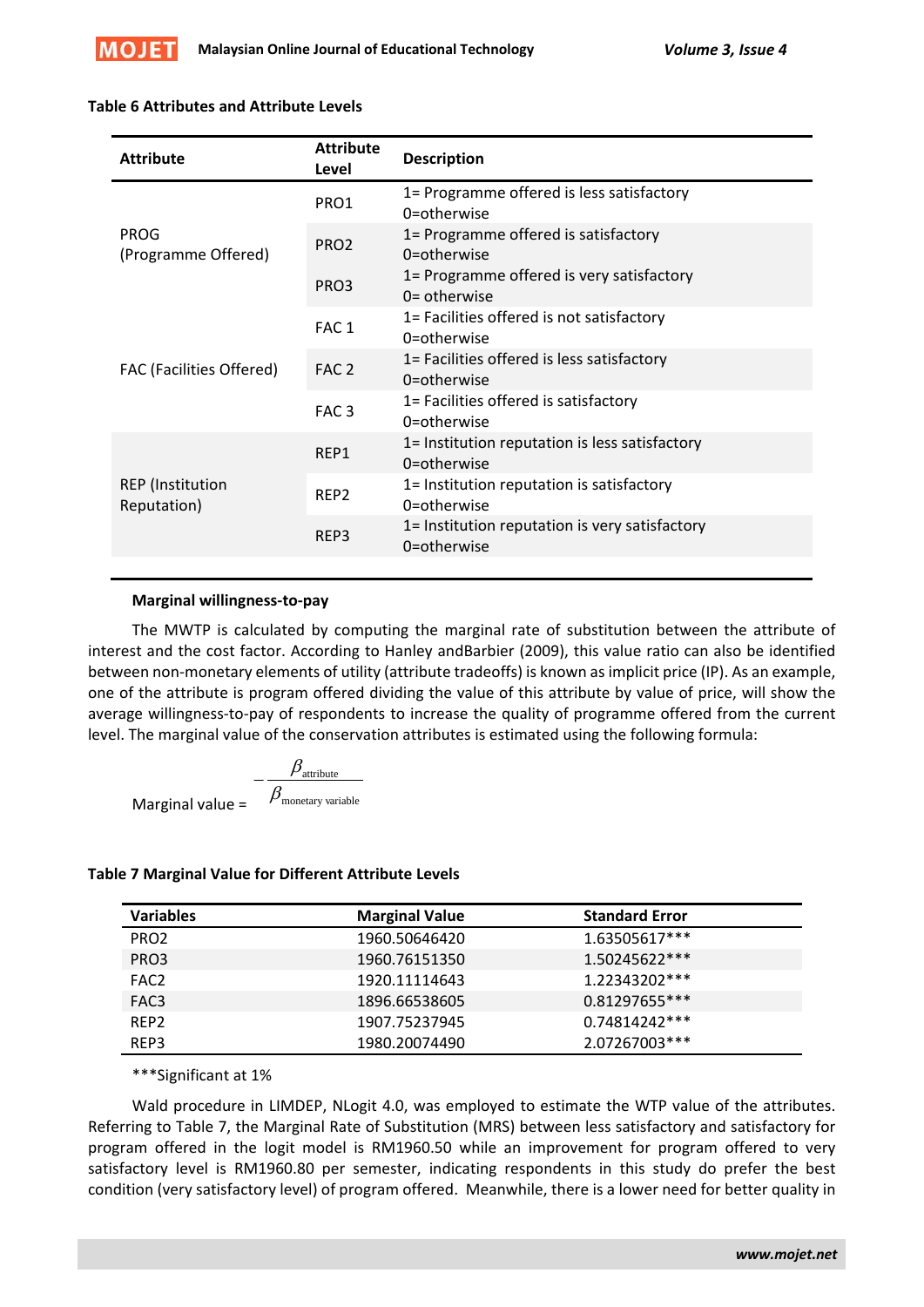the facilities offered by the respondents for this attribute. There is a fall from less satisfactory to satisfactory level for facilities offered; RM1920.11 to RM1896.70 per semester. Meanwhile, respondents have the highest WTP for institution reputation where they were willing to move from satisfactory to very satisfactory level by paying higher fees; RM1907.75 to RM1980.20 per semester. This shows that the respondents in this study do value the institution reputation the most.

Table 8 illustrates the results for RPL specifications model. Programs offered is significant at both the higher levels, while only facilities offered at less satisfactory level and reputation of the institution at very satisfactory level are significant with the WTP of the respondents in this study. Other than that, all the signs of the variables are in agreement with economic theory. With the significance of program offered at satisfactory and very satisfactory level are significant at 1% and 5% respectively.

| <b>Variables</b> | <b>Coefficients</b> | <b>Standard Error</b> |
|------------------|---------------------|-----------------------|
| PRO <sub>2</sub> | 1.931               | $4.511***$            |
| PRO3             | 1.554               | $5.755**$             |
| FAC <sub>2</sub> | 1.028               | $5.727*$              |
| FAC3             | 1.226               | 2.692                 |
| REP <sub>2</sub> | 2.721               | 2.366                 |
| REP3             | 1.274               | $4.576***$            |
| <b>FEES</b>      | $-0.0887$           | $0.412**$             |

## **Table 8 RPL Model Specification for Different Attributes Level**

\*\*\*Significant at 1%, \*\* Significant at 5%, \* Significant at 10%

# **CONCLUSION**

From the universities' perspective, it is important to understand the costs and benefits received, as they often have a strong influence on how to market its institutions; investing in the reputation of ODL education institution is vital based on the results of this study. This is also somewhat in line with the RPL results showing that the institutional reputationat very satisfactory level is significant at 1% with the respondents' WTP in this study. This may be because ODL is stilla relatively new learning mode and environment in Malaysia although it has been in the market for more than 10 years. If learners stand to gain more from a particular university program, they maywell be supportive of the ODL learning mode. The findings of this study suggest that the economic value of ODL learning in Malaysia is substantial and respondents are generally supportive and willing to pay to study in ODL mode.

Ideally, the result will ensure the ODLprovider will have the ability to narrow the digital divide in education. Meanwhile, its current philosophy of creating new and innovative courses to add on to its existing program list should not be neglected, even more so it should be balanced with practical and theoretical input. Indeed, it will live up to its policies of widening access to education, providing lifelong learning opportunities and giving everyone a second chance for education; a university that thrives on knowledge preservation and socialization of citizens.